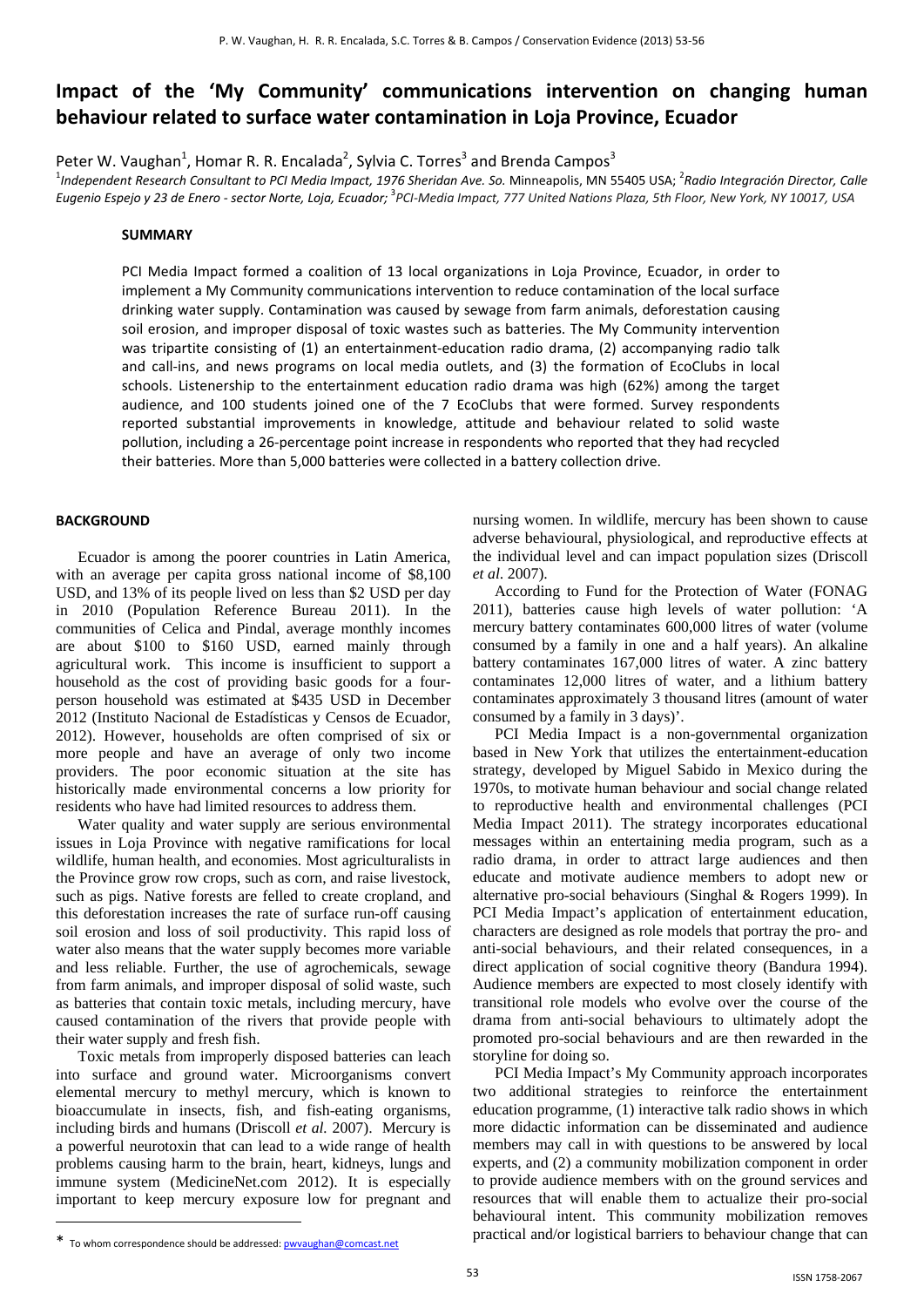block an individual's ability to change behaviour. The My Community tripartite approach was first applied by PCI Media Impact in conjunction with their Indian radio drama, Tauru, which was associated with substantive changes in family planning related knowledge, attitudes and behaviours, including large increases in sales of condoms (between 227% and 680%) and contraceptive pills (between 200% and 580%) in participating villages (Singhal 2010).

# **ACTION**

PCI Media Impact's My Community project was implemented in 8 countries in Latin America from 2005 to 2010. The My Community approach was implemented in a 5 step process (Torres 2008):

- 1. *Coalition building*: Applications to form a coalition were solicited through a wide network in Latin America. Coalitions were required to include a service provider, a community radio station, and local, grass-roots organizations.
- 2. *5-Day intensive training*: Two to three representatives of each coalition received 5 days of training by PCI Media Impact in entertainment education, social marketing, and other communication strategies that included both a classroom component and an experiential learning component in which the participants wrote and produced a 5-7 minute entertainment education, drama.
- 3. *Project design*: Each coalition prepared a business plan in conjunction with PCI Media Impact consultants, and applied for seed grants of up to \$15,000 USD.
- 4. *Implementation*: PCI Media Impact assigned a local technical consultant to all successful grant winners, and held local workshops to support the production of the entertainment education drama series by developing a values grid to guide educational issue selection, a character map, dramatic storylines, and other communication components of the project.
- 5. *Impact evaluation*: Monitoring and impact research was conducted using both qualitative and quantitative data sources.

A total of 62 radio-based campaigns were conducted in Latin America. Each *My Community* intervention promoted pro-social behaviours related to priority issues identified by the coalition. In Loja Province, Ecuador, there were 13 community-based organizations in the coalition, including 7 schools. The lead partner was Radio Integración, and over three years, a total of 180 people received training in communication strategies by PCI Media Impact. Between 2008 and 2010, Radio Integración produced and broadcast a 1-hour long radio magazine *Desafíos* (*Challenges*) twice per week. In each of the three years, 17 to 20 episodes of a radio drama, *Así Somos (The Way We Were)* were integrated into *Desafíos* (a total of 57 episodes). The radio magazine also had songs, callins, and talk shows that supported the radio drama's educational themes. There was a potential total audience of 40,000 people for the radio programs in the Puyango municipality.

The radio program initially targeted rural communities of Loja Province. In 2009, the plot of *Así Somos* focused on a family struggle that emerges when a son, Felipe, inherits the land belonging to his recently deceased father, Don Rodolfo. Felipe's uncle, Clodomiro, persuades the naïve Felipe to allow him to manage the land with the intention of deforesting it. However, Felipe's girlfriend, Elena, a community leader, challenges Clodomiro to prevent deforestation in order to protect the community's water source. Elena goes to the Environmental Inspector to stop the deforestation, but Clodomiro has bribed the inspector, and so Clodomiro is free to do what he wishes with the land. However, children in the community form an EcoClub to organize the community in support of protecting the land and their water source. The plot evolved to deal with environmental contamination by improperly disposed batteries and encouraged family participation in environmental activities. The EcoClub in the drama organized the recycling of batteries, collection of solid waste, and the promotion of reusing plastic items, providing role models of how this might be done by listeners. In 2010, in the third set of episodes, the drama focus switched to reproductive health issues.

In addition to the radio drama, *My Community* support programs encouraged people to participate in activities through: educational radio spots about caring for the environment, planting trees to reforest deforested areas, recycling batteries, and not throwing waste in the river; promotional radio spots about the EcoClubs, their activities and the plans they were executing ; forums for "The Day of the Tree" and "Biodiversity," led by Naturaleza y Cultura Internacional and Departamento de Gestión Ambiental, two coalition partners; the formation of EcoClubs in 7 of the schools that were coalition partners; press articles with information about the project and environmental activities going on in the schools' EcoClubs; and, observation tours with the students of the EcoClubs to learn about the watershed and actions that impacted it.

The entertainment education intervention was evaluated with a pre-post panel survey of residents aged 12 years or older  $(N = 499; 488)$ ; personal interview questionnaires were administered in April and December 2009 in Puyango municipality. A stratified random sample was selected by first randomly selecting three communities (parraquias) within Puyango, and then three blocks (or sectors) within each community were randomly chosen. Houses were selected systematically moving around the block in a consistent direction (e.g. clockwise). One female and one male were randomly selected in each house. The same respondents were re-interviewed in the post survey, and only 11 respondents (2%) were lost between surveys. The samples were approximately 50% male and 50% female. Sixty-two percent of survey respondents reported listening to *Así Somos* in the post survey, and 48% of listeners reported having participated in one of the events organized by *Desafíos*, mostly at their school or in a public plaza or other public space. One-third of respondents reported that they had requested one of the services that were recommended by *Desafíos* (the questionnaire did not ask about which services were requested, but services offerred included support for the protection of water resources and materials for planting gardens). Sixty-six percent of listeners reported that they had talked to someone else to recommend something positive that they had learned from *Así Somos.* This is consistent with other findings that the stimulation of interpersonal communication about the educational content of radio dramas is one of the largest effects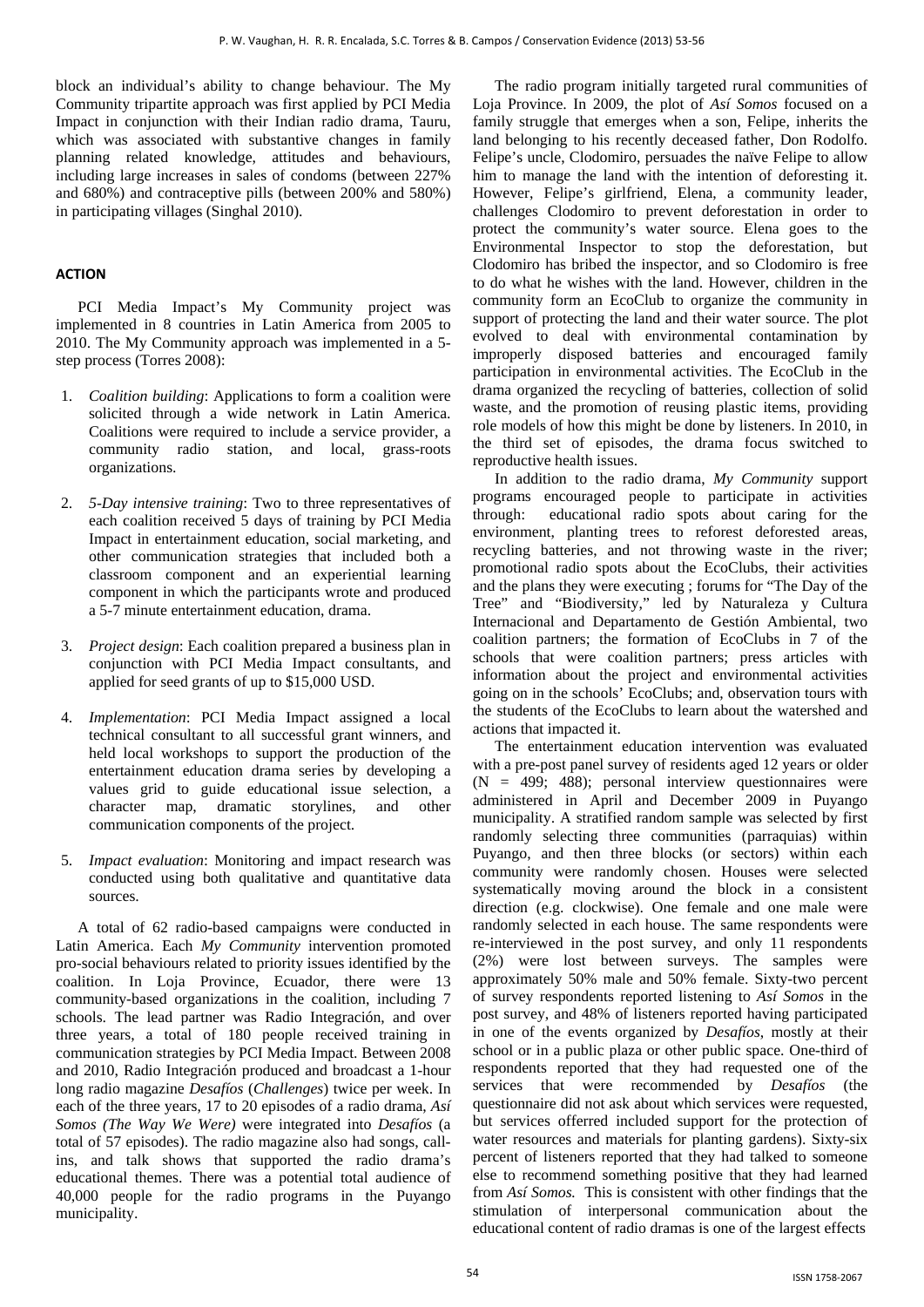

of the entertainment education strategy and is a mechanism strategy and is a mechanism strategy and is a mechanism of  $\sigma$ **Figure 1.** Response rates to the question whether the respondent knew the consequences of improper disposal of batteries on streams and rivers : baseline, post campaign and percentage of respondents who reported learning about this from the radio.

that may trigger behaviour change (Vaughan & Rogers 2000).

#### **CONSEQUENCES**

In the post survey, 96% of listeners correctly identified environmental conservation as the main educational theme of the radio drama. There were strong gains in knowledge, attitude and behaviour reported between the pre- and postintervention surveys. These included the percent of respondents who were aware of the recycling campaign for batteries and plastics increased from 14% to 71%, and 72% of aware respondents reported learning this from the *My Community* intervention; the percent of respondents who were aware of the negative impact on rivers and streams of improper disposal of batteries and plastic bags increased from 55% to 88%, and 75% of aware respondents reported learning this from the *My Community* intervention (Figure 1); the percent of respondents who were willing to participate in the collection of used batteries increased from 70% to 85%, and 79% of willing respondents attributed this willingness to the *My Community* intervention; the percent of survey respondents who reported recycling batteries increased from 27% to 53%, and 52% of recycling respondents attributed this behaviour to the *My Community* intervention; and, the percent of survey respondents who reported reusing plastic bottles/bags increased from 34% to 75%, and 57% of reusing respondents attributed this behaviour to the *My Community* intervention.

Over 100 students joined one of the 7 EcoClubs that had formed by 2009 to actively promote natural resource conservation. The clubs ran a battery collection campaign (mingas), which collected over 5,000 batteries (Figure 2). The clubs also promoted the free services offered by the Department of Environmental Management, and worked with the municipality of Puyango to donate and distribute trash cans for household waste disposal. The EcoClubs provided a forum within which youth could take action in support of their new desires to protect their local river and their water source from contamination.

*My Community* generated a lot of support from opinion leaders in the province, as this quote suggests: *'As a school authority, it is our mission to make spaces such as in the radio station available to students where they can interact with other students to talk about issues such as ecology or sexual health.* 



**Figure 2.** Children participate in the battery collection campaign. (Photo: Lindsey Wahlstrom).

The radio programs also generated a large number of calls supporting the environmental work. Two examples are given below:

'*The radio drama has allowed us to create awareness in those of us who live in this community of Carrizal. Here we have a river basin in which all types of solid waste and trash are thrown and it doesn't matter to anyone. As we heard on the radio what happened in Pampa Pelada because of throwing garbage, here we told people to listen to the programme and now we see that the pollution is under control because the people that live downstream use this water and we can't pollute it*.' [Víctor Guillín, Resident of Carrizal in a call to the radio station].

'*In Vicentino there are lots of pig farms and all of the waste goings into the Rabija basin. This basin starts in Vicentino and goes through Arenal and arrives at the Puyango River and pollutes all of these sectors. Because there was an EcoClub here and with the help of the radio, they spoke to the authorities to control this pollution. They obligated them to not build pig farms near the basin and those that are there should build septic tanks or they faced a fine and their animals were taken away.*' [María Rojas, Resident of Vicentino in a call to the radio station].

Some community members failed to support the environmental initiatives that were first identified for the *My Community* program in Ecuador because they felt the economic circumstances of local people should be the development priority. However, linking the environmental concerns to